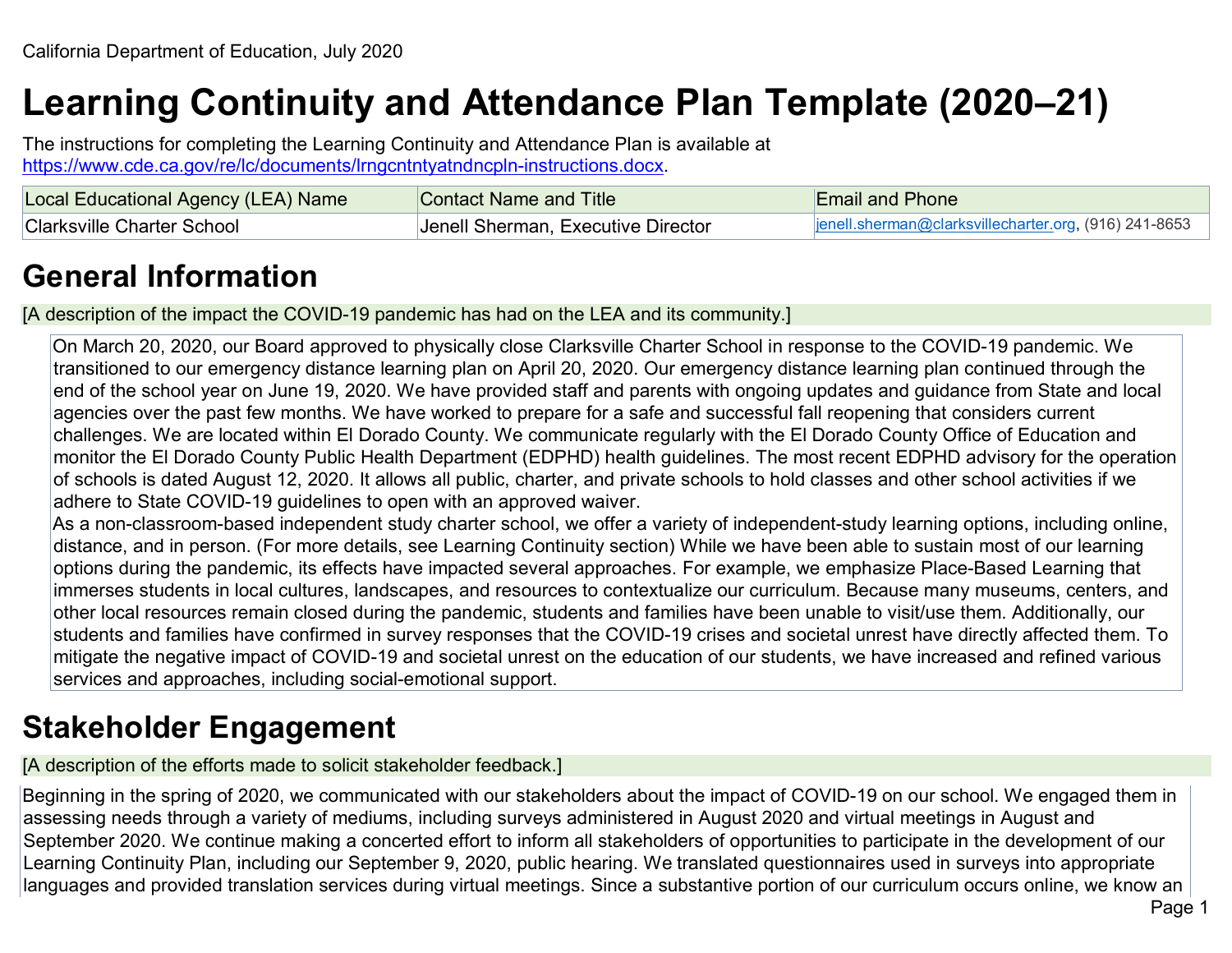overwhelming majority of our parents and students have access to and are knowledgeable about using the internet. We work with new families to ensure they quickly have access to technology and the internet. Our communication strategies with families include surveys, email, social media, and school websites. We also identify families who do not speak English at home (based on Language Surveys) and translate communications in a language accessible to them. We want to ensure all stakeholders have notice of opportunities to contribute to our Learning Continuity and Attendance Plan, including proposed actions and expenditures. We encourage verbal and written comments.

[A description of the options provided for remote participation in public meetings and public hearings.]

Board meetings, public hearings, and stakeholder input meetings are open to the public via Zoom, ensuring transparency. We inform the public or our Learning Continuity Plan public hearing through emails and our school website. We translate communications as appropriate. We held our public hearing during a special board meeting September 9, 2020. The Board is scheduled to formally approve the Learning Continuity and Attendance Plan on September 24, 2020. We publicize on our website notice of the Learning Continuity and Attendance Plan public hearing (72-hour notice), as well as the separate meeting wherein the Board will decide whether to approve it. We also make a draft of our Learning Continuity plan available for public review at least 72 hours before the public hearing. Members of the public can participate in the public hearing via Zoom and submit comments during the public hearing via Zoom, telephone, or email. Members of the public may also address the Board during the regularly scheduled meeting to approve the Learning Continuity Plan. Members of the public who wish to provide public comment during a regularly scheduled meeting via Zoom or may call a designated number.

[A summary of the feedback provided by specific stakeholder groups.]

We received feedback regarding our Learning Continuity and Attendance Plan from parents and teachers.

Teachers- Our teachers expressed a desire to learn more about mitigating the negative impact on our placed-based-learning by exploring and implementing virtual programs to contextualize the curriculum. Teachers expressed professional develop to support trauma due to Covid mitigation of learning loss.

Parents-Given the closures of many community resources, including museums, our parents want access to a compendium of virtual placedbased learning resources such as virtual tours of museums to help contextualize the curriculum. They also want to learn more about how to support the social-emotional needs of their students better with creating a connection with others in the community.

[A description of the aspects of the Learning Continuity and Attendance Plan that were influenced by specific stakeholder input.]

Our stakeholder feedback (outlined in the previous section) informed the final version of our Learning Continuity and Attendance Plan in the following manner:

Teachers- Feedback informed various sections of this plan, areas related to professional development to support both potential learning loss and aspects to address the social emotional components of our students.

Parents- Feedback informed various sections of this plan, particularly the Pupil Learning Loss Strategies and expenditures related to social- emotional resources and training.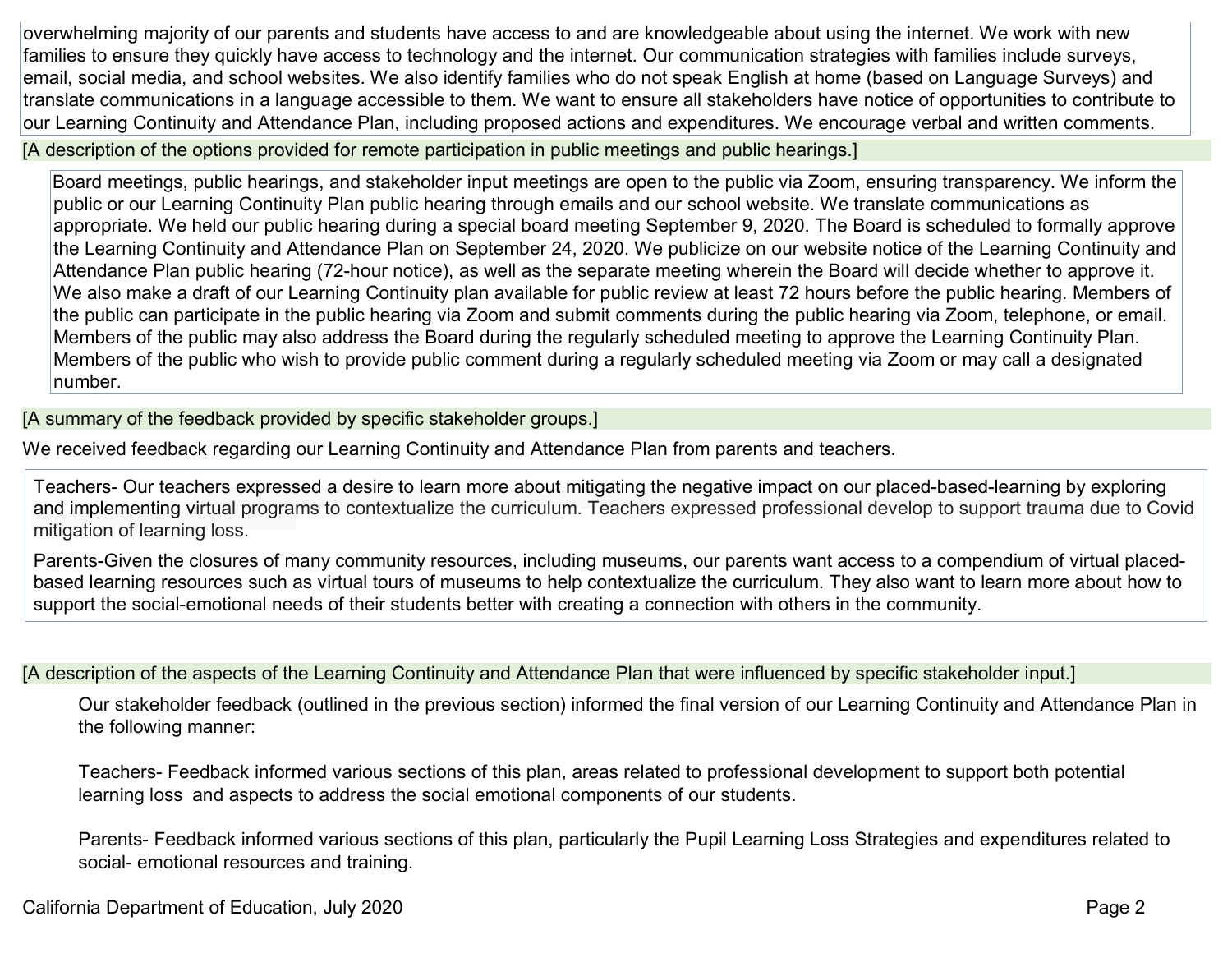# **Continuity of Learning**

### **In-Person Instructional Offerings**

[A description of the actions the LEA will take to offer classroom-based instruction whenever possible, particularly for students who have experienced significant learning loss due to school closures in the 2019–2020 school year or are at a greater risk of experiencing learning loss due to future school closures.]

While we have been able to sustain most of our learning options during the pandemic, its effects have impacted several approaches. For example, we emphasize Place-Based Learning that immerses students in local cultures, landscapes, and resources to contextualize our curriculum. Because many museums, centers, and other local resources remain closed in our county, students and families have been unable to visit/use them. We will adhere to all guidelines, including physical distancing, when State and county guidelines allow us to reopen our in-person activities.

We are implementing trauma-informed practices to mitigate the effects of the COVID-19 pandemic and societal. We elaborate on trauma- informed practices in subsequent sections. As an independent study school, we ensure students are engaged in appropriate educational activities on instructional days, assess the time value of independent work, and the quality of contemporaneous work samples. Additionally, some of our families/students choose conventional courses led by a credentialed teacher.

We provide homeschooling families with a variety of curriculum delivery options and instructional material aligned with California state and Common Core standards. Curriculum delivery options include online instruction courses led by credentialed teachers, offline courses, and virtual courses. Upon enrollment, we assign an appropriately certified home school teacher (HST) to a family to collaboratively create an individualized education plan that reflects a combination of optimal learning approaches. The role of an HST is similar to that of a case manager teacher within the exceptional needs education environment, including monitoring the academic progress of students assigned to their caseload and supporting parents. During regularly scheduled meetings, HSTs collaborate with families to provide needed support and to review student performance and progress to date. HSTs also schedule additional appointments and support as needed. As we have done before the State and county in-person restrictions, we discuss with each family the curriculum delivery options available during the COVID19 shelter in place restrictions. Below is a summary:

- 1) Teacher-Directed Instructional Model
	- Teacher and families select materials (e.g.,district-adopted textbooks and placed-based-learning resources)
	- Students engage through asynchronous or on-demand approaches and synchronous or live sessions using digital platforms such as Zoom and an online learning management system, such as Schoology.
	- Teacher prioritizes learning goals and determines full or partial credit

California Department of Education, July 2020 **Page 3** Page 3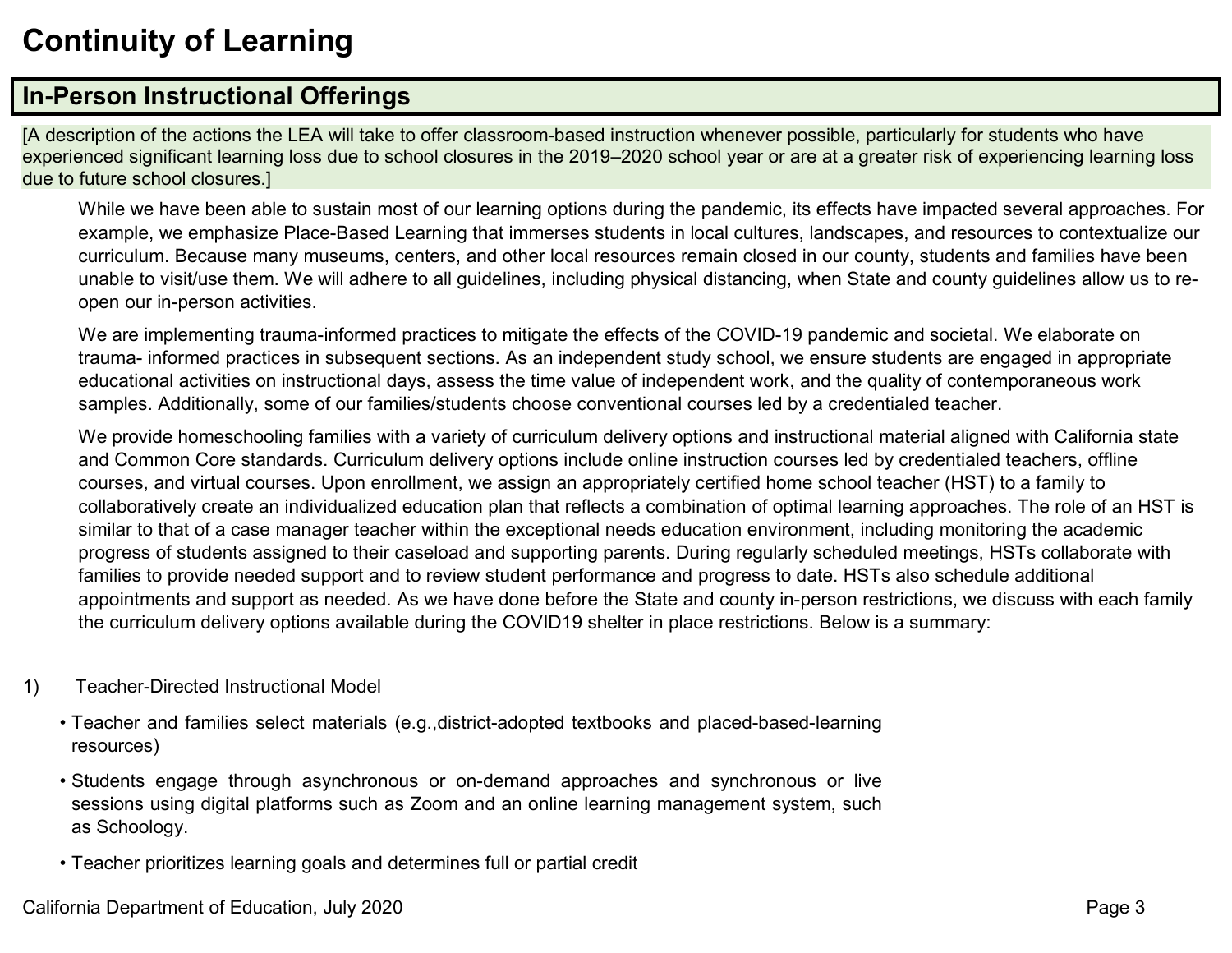- Teacher communicates with students and families regarding academic progress through phone, meetings (in-person or virtual), and a LMS, such as Schoology.
- 2) Online Instructional Model
	- Students engage through asynchronous or on-demand approaches and synchronous or live sessions using digital platforms such as Zoom and an online learning management system called Schoology
	- Credentialed teacher communicates with students and families through the a school-licensed online program, phone, meetings (in-person or virtual), and Schoology.
	- Our online middle and high school models are called virtual academies
	- Instruction provided through district-licensed online content resources such as Edgenuity.
- 3) Blended Instructional Model
	- Teacher and families select materials (e.g., digital links, digitized materials, districtadopted textbooks, and placed-based-learning resources)
	- Students engage through asynchronous or on-demand approaches, as well as synchronous or live sessions using digital platforms such as Zoom and an online learning management system called Schoology.
	- Teacher enhances district-licensed online content resources (e.g., Edgenuity), prioritizes learning goals, and determines full or partial credit
	- Teacher communicates with students and families through a school-licensed online program, phone, meetings (in-person or virtual), and Schoology
	- Our online middle and high school models are called virtual academies

We do not attempt to recreate long, traditional school days at home. Instead, we focus on strategically combining synchronous (live) and on- demand (asynchronous) approaches that leverage the full array of technology and online-based resources to individualize support for each student, including the amount of time spent on a learning activity. We also make an effort to divide learning objectives into manageable chunks to accommodate reduced attention spans resulting from home and societal level distractions.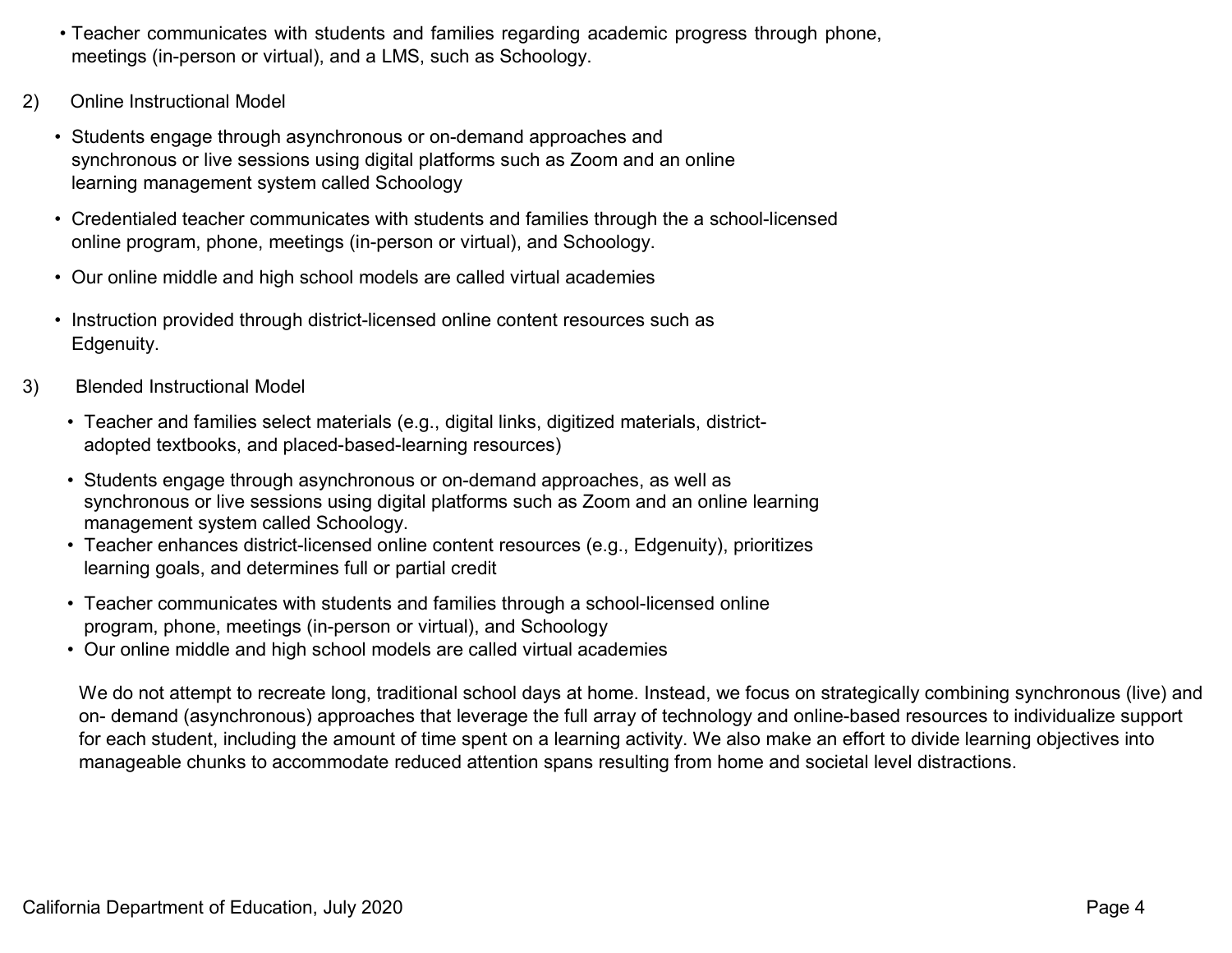#### **Actions Related to In-Person Instructional Offerings [additional rows and actions may be added as necessary]**

| Description                                                                                                                                                                                                                                                                                     | <b>Total Funds</b> | Contributing |
|-------------------------------------------------------------------------------------------------------------------------------------------------------------------------------------------------------------------------------------------------------------------------------------------------|--------------------|--------------|
| Expenditures associated with researching and access to virtual access to community resources, including<br>museum, Nature program, STEM Experiences, Aerospace Museum Virtual Guided Learning Experiences<br>specifically for unduplicated students who have challenges paying for the programs | \$1,000            |              |

### **Distance Learning Program**

#### **Continuity of Instruction**

[A description of how the LEA will provide continuity of instruction during the school year to ensure pupils have access to a full curriculum of substantially similar quality regardless of the method of delivery, including the LEA's plan for curriculum and instructional resources that will ensure instructional continuity for pupils if a transition between in-person instruction and distance learning is necessary.]

Because we are a non-classroom-based independent study charter school, we have been able to sustain most of our learning options during the pandemic. We are implementing trauma-informed practices to mitigate the effects of the COVID-19 pandemic and societal challenges. We elaborate on trauma-informed practices in subsequent sections. We ensure students are engaged in appropriate educational activities on instructional days, assess the time value of independent work, and the quality of contemporaneous work samples. Additionally, some of our families/students choose conventional courses led by a credentialed teacher.

We provide homeschooling families with a variety of curriculum delivery options and instructional material aligned with California state and Common Core standards. Curriculum delivery options include online instruction courses led by credentialed teachers, offline courses, and virtual courses. Upon enrollment, we assign an appropriately certified home school teacher (HST) to a family to collaboratively create an individual education that reflects a combination of optimal learning approaches. The role of an HST is similar to that of a case manager teacher within and the exceptional needs education environment, including monitoring the academic progress of students assigned to their caseload and supporting parents. During regularly scheduled meetings, HSTs collaborate with families to provide needed support and to review student performance and progress to date. HSTs also schedule additional appointments and support as needed. As we have done before the State and county in-person restrictions, we discuss with each family the curriculum delivery options available during the COVID19 shelter in place restrictions. Below is a summary:

- 1) Teacher-Directed Instructional Model
	- Teacher and families select materials (e.g.,district-adopted textbooks and placed-basedlearning resources)
	- Students engage through asynchronous or on-demand approaches and synchronous or live sessions using digital platforms such as Zoom and an online learning management system called Schoology.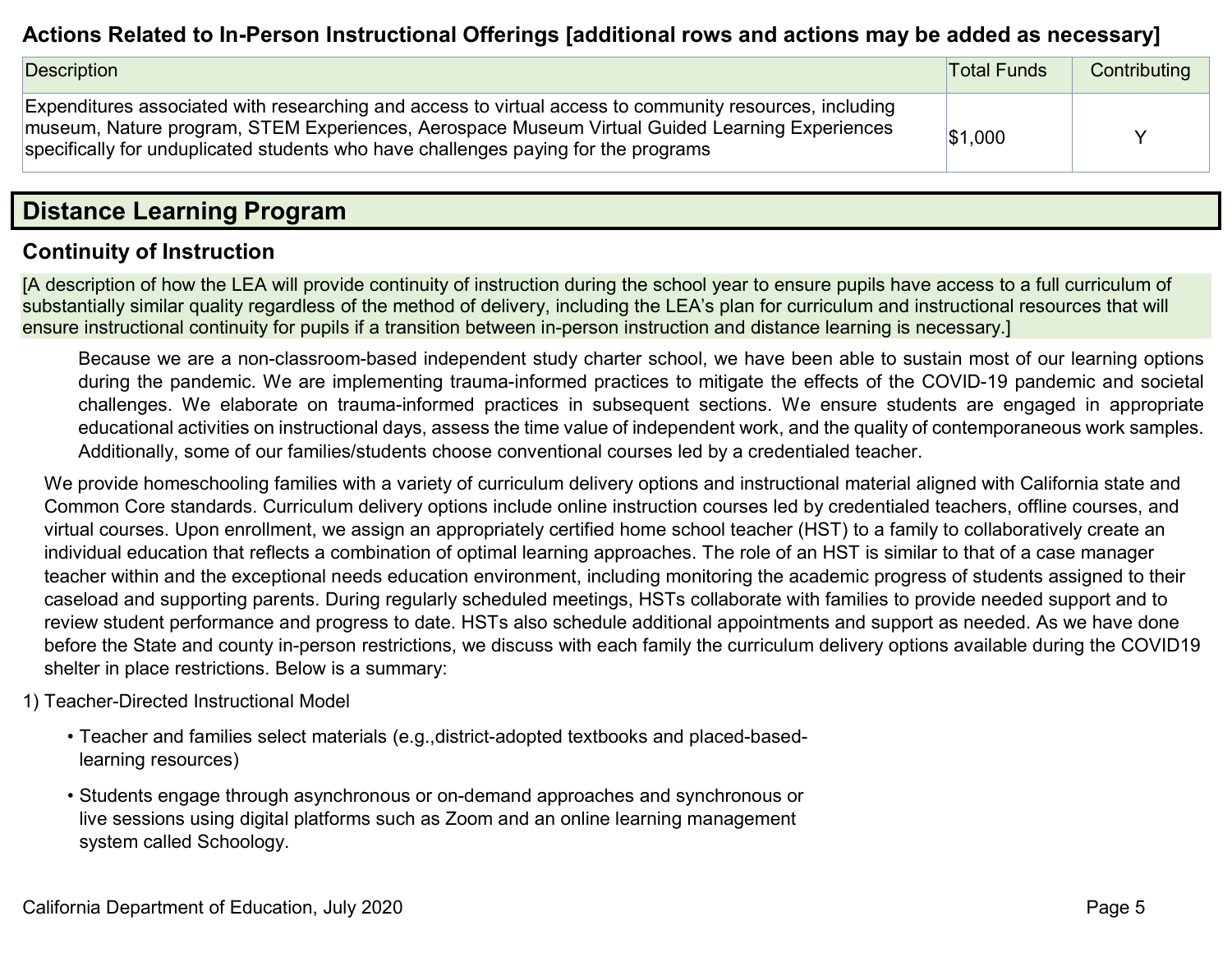- Teacher prioritizes learning goals and determines full or partial credit
- Teacher communicates with students and families regarding academic progress through phone, meetings (in-person or virtual), and Schoology.
- 2) Online Instructional Model
	- Instruction provided through district-licensed online content resources such as Edgenuity.
	- Students engage through asynchronous or on-demand approaches and synchronous or live sessions using digital platforms such as Zoom and an online learning management system called Schoology
	- Credentialed teacher communicates with students and families through a school-licensed online program, phone, meetings (in-person or virtual), and Schoology.
	- Our online middle and high school models are called virtual academies
- 3) Blended Instructional Model
	- Teacher and families select materials (e.g., digital links, digitized materials, district-adopted textbooks, and placed-based-learning resources)
	- Students engage through asynchronous or on-demand approaches, as well as synchronous or live sessions using digital platforms such as Zoom and an online learning management system called Schoology.
	- Teacher enhances district-licensed online content resources (e.g., Edgenuity), prioritizes learning goals, and determines full or partial credit
	- Teacher communicates with students and families through a school-licensed online program, phone, meetings (in-person or virtual), and Schoology

Our online middle and high school models are called virtual academies

We do not attempt to recreate long, traditional school days at home. Instead, we focus on strategically combining synchronous (live) and on- demand (asynchronous) approaches that leverage the full array of technology and online-based resources to individualize support for each student, including the amount of time spent on a learning activity. We also make an effort to divide learning objectives into manageable chunks to accommodate reduced attention spans resulting from home and societal level distractions.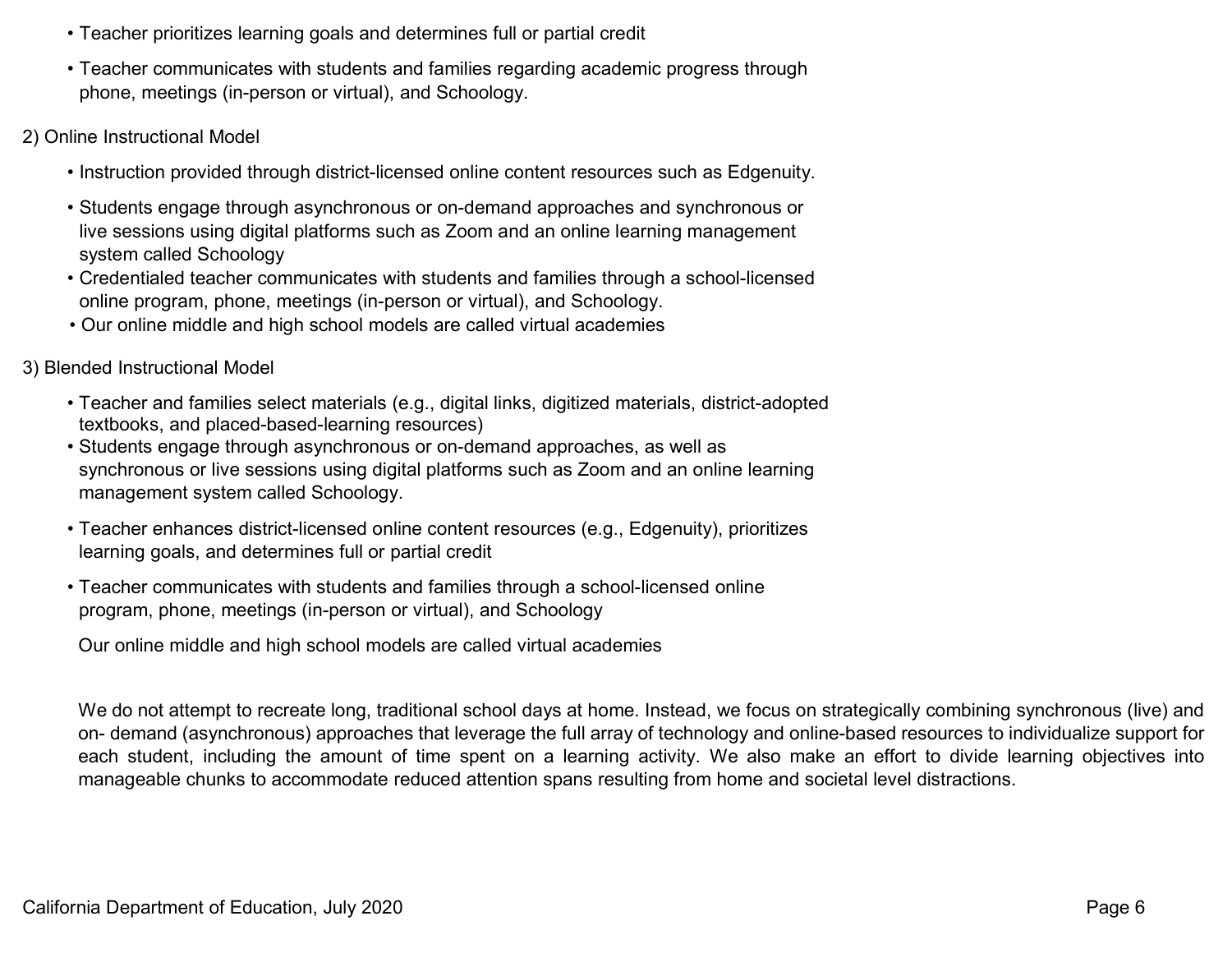#### **Access to Devices and Connectivity**

[A description of how the LEA will ensure access to devices and connectivity for all pupils to support distance learning.]

As part of our emergency closure in March of 2020, we began administering surveys and holding planning meetings intended to identify needed technology, particularly for students identified as English Learners (ELs), those with exceptional learning needs, and those living in poverty or foster care, and those experiencing homeless. We have continued administering these surveys and meetings in August and September 2020. Through surveys and discussions, we have made a concerted effort to identify families in need of technology devices or access to the internet. Most importantly, each of our students and families meets with their designated HST regularly to focus on academic progress and identify needs, including technology. When we learn of families in need of technology, the HST follows through immediately to process an appropriate order. We hand-delivered computers and hard copies of the curriculum to students (and their caregivers) living domestic violence shelters. Of course, we make sure to provide families with distance learning packets, including hard copies of the curriculum, while they receive the ordered technology.

We have used appropriate funding sources to provide all families with the technology needed to participate in our curriculum equitably. We pay particular attention to the needs of English learners, those with exceptional learning needs, those living in poverty, those living in foster care, and those experiencing homelessness. High-speed internet access is critical to the smooth operation of our regular curriculum delivery options. Based on survey responses and communications, most families and students have access to the technology necessary to participate in learning effectively, including access to high-speed internet. However, we have purchased devices and equipment to access the internet, including Wi-Fi hotspots, and provided them to families who need them. We also attempt to use external resources to help families, including a list of free and reduced internet companies as options.

We are also vigilant of student privacy (e.g., FERPA and California Student Online Personal Protection Act). We take care not to record or take pictures of virtual meetings and use passwords to help prevent security breaches such as Zoombombing. We also use Zoom educator accounts (instead of consumer accounts) that offer more stringent privacy policies. We make a concerted effort to use only technology products that have that meet privacy compliance concerns.

We elaborate on related professional development in the section below called Distance Learning Professional Development.

#### **Pupil Participation and Progress**

[A description of how the LEA will assess pupil progress through live contacts and synchronous instructional minutes, and a description of how the LEA will measure participation and time value of pupil work.]

We are aware that COVID-19 and societal unrest may influence many of our students to disengage. Accurately monitoring engagement is one of the most important ways we can help ensure student learning and monitor student wellbeing during a pandemic and societal unrest.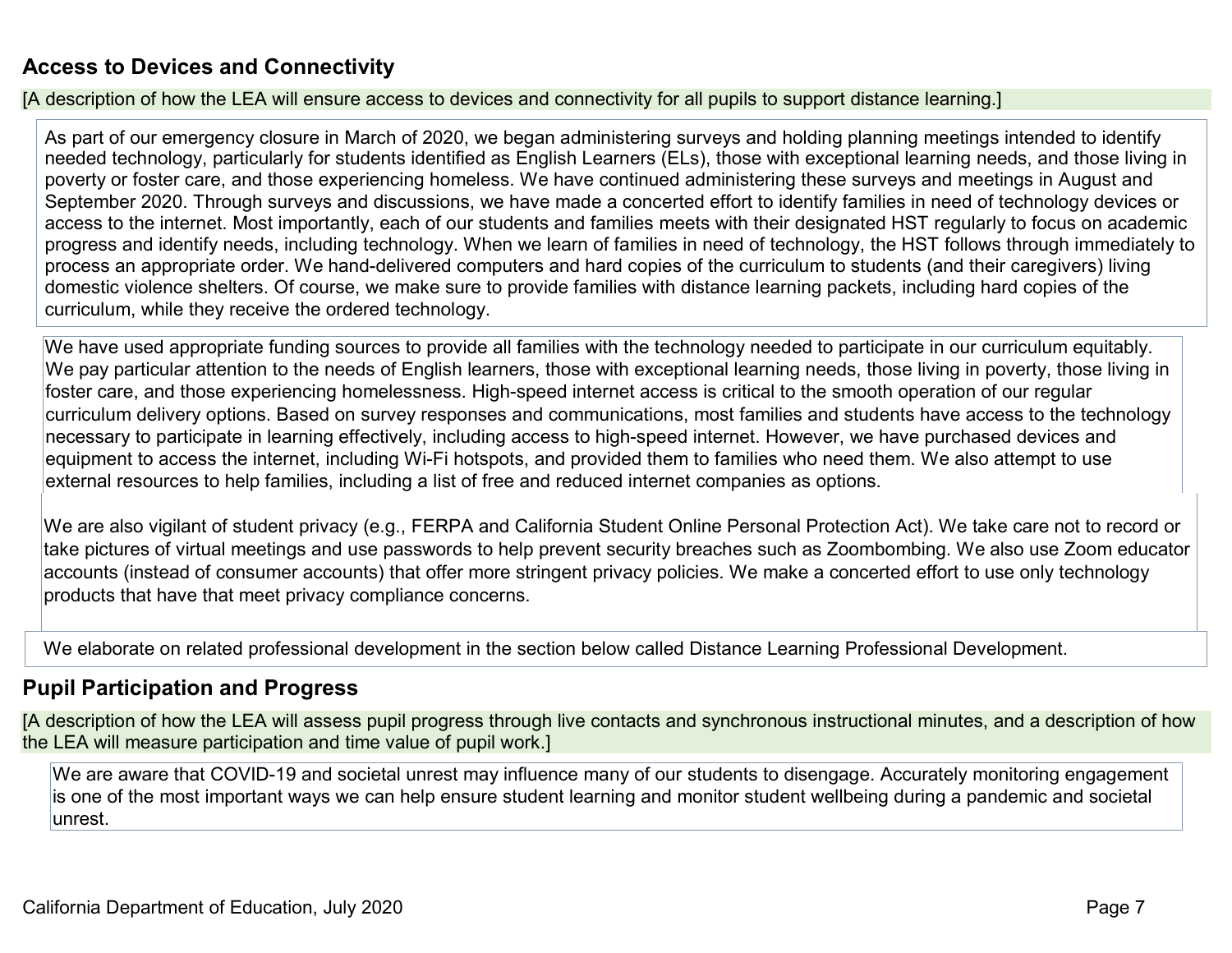We are a non-classroom-based independent study work charter school and have operated as such for several years. While our school year is 175 instructional days, some of the language in Education Code §43502 (based on AB77), including daily synchronous instructional minutes with a teacher, do not apply to our format. To ensure each student is engaged in appropriate educational activities on instructional days, we assess the time value of independent work and the quality of contemporaneous work samples. We also monitor participation in conventional courses led by a credentialed teacher and those provided by a third-party provider such as Edgenuity.

Additionally, we measure student engagement through regular meetings (in-person or virtual) with families (minimum of every 20 days) and students, office hours via telephone or online, participation in scheduled live synchronous sessions, completion of asynchronous assignments, participation in diagnostic assessments and formative assessments. We use our student information system (Pathways) to track progress, including daily engagement records.

#### **Distance Learning Professional Development**

[A description of the professional development and resources that will be provided to staff to support the distance learning program, including technological support.]

Our staff training includes learning how to use Google Classroom, an online learning management system that allows teachers to create lessons and implement them, assignments, make announcements, store or link instructional materials, monitor progress, etc. Our middle and high school teachers also participate in professional training specific to our virtual academies. We have also developed a new resource for parents that includes community and academic information.

Our distance learning professional training also focuses on peaking student interest in a topic, concept, or phenomenon before engaging them in a related lesson. We use a variety of online (mostly asynchronous or on-demand) and place-based learning approaches to build student curiosity. Often, this requires vetting information ahead of time to modify for various learning needs. We make an effort to learn how to create lessons that leverage the vast array of available digital resources without replicating a conventional linear lesson plan. As an example, if one were to look at a digitized instructional unit plan, it is interactive, dynamic. It includes visually rich options (highlighted with icons) with hyperlinks. All synchronous and asynchronous tasks directly support an overarching unit question.

Our professional training also focuses on the Universal Design Learning framework, including maximizing the variety of learning and communication modalities. We do not all learn or communicate in the same way. Sometimes students need visual representations to understand, while others need to practice a skill. In the same, students may express their comprehension better if allowed to do it in a variety of ways, including comics, podcasts, short videos, voice-to-text dictation, etc. Thus, we also try to differentiate asynchronous tasks to address student ability levels and learning styles. As an example, many web-based programs infuse algorithms to automatically adjust the starting point or pace of a learning task. Targeted animations, videos, or other media delivered asynchronously also provide a critical context of an abstract concept and allow students to review as often as needed and at their optimal pace. This approach facilitates student application of what they learn or experience through place-based-learning.

This year, we have added two new aspects of our professional training related to distance learning. First, we are focusing on strategies to accelerate learning. We explain our accelerated learning approach in greater detail in other sections, including Pupil Learning Loss. Second, we are helping staff and families learn how to implement trauma-informed practices within a distance format. Trauma-informed practices were implemented as tier 2 supports before the pandemic but will implement them as tier 1 support this year. Our approach to trauma- informed practices is explained in greater detail in other sections, including Mental Health and Social and Emotional Well-Being.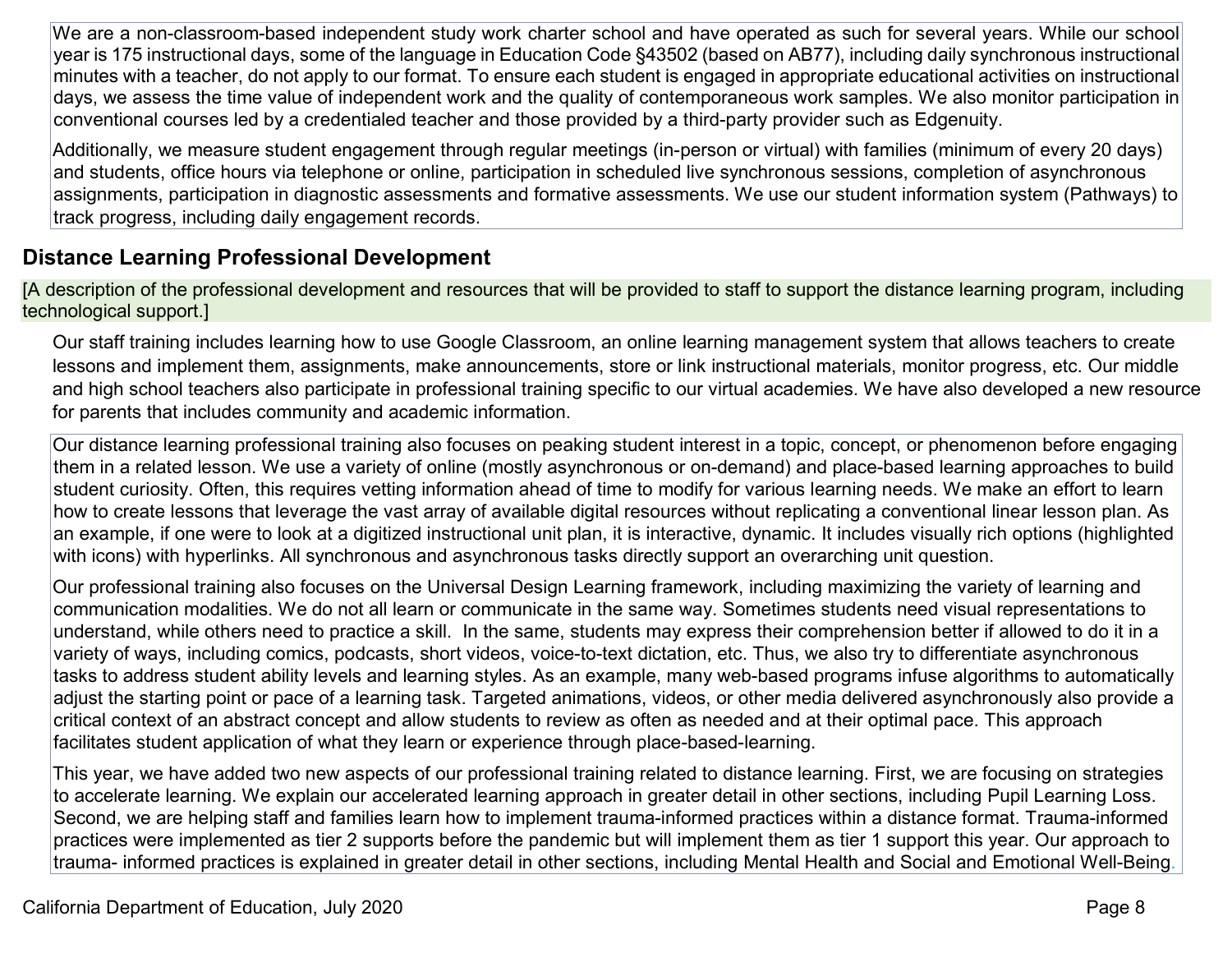#### **Staff Roles and Responsibilities**

[A description of the new roles and responsibilities of affected staff as a result of COVID-19.]

The roles of our teachers have not changed drastically due to COVID-19. All Homeschool Teachers will be meeting with their families through a virtual program such as ZOOM for their Learning Period Meetings. HST's will be providing Trauma-Based Practices into their meeting with students.

### **Supports for Pupils with Unique Needs**

[A description of the additional supports the LEA will provide during distance learning to assist pupils with unique needs, including English learners, pupils with exceptional needs served across the full continuum of placements, pupils in foster care, and pupils who are experiencing homelessness.]

Below is a summary of the support we provide students with unique needs. More than any other aspect of our curriculum, we will address the individual needs of students through a tiered trauma-informed practice approach. We explain our trauma-informed practices in greater detail within other sections, including Mental Health and Social and Emotional Well-Being. The following is a summary of how we support the individual needs of students beyond our trauma-informed practices:

#### **English Learners**

We provide live online leveled designated ELD classes composed of approximately 20 students. Our ELD Coordinator monitors student progress and communicates with administrators and teachers. Students identified as long-term English learners receive additional English language development, twice a week in 45-minute live sessions. Additionally, we integrate English language development in and through specific subject matter courses. Our virtual curriculum options (E.g., MobyMax, BrainPop, McGraw-Hill ODI) facilitate embedded ELD instructional support, including built-in accommodations, parent portals, instructional videos, hands-on activities, performance tasks, and progress monitoring. Our professional development related to English learners focuses on learning to use a range of information systems (e.g., graphic organizers, diagrams, videos, or other media) and improved language models (e.g., sentence frames and stems) to provide comprehensible input and structure. These instructional supports are aligned with our core instructional approach (UDL), emphasizing multiple means of engagement, representation, and expression. Further, we will offer virtual events and workshops (called Community Connections) that facilitate opportunities for students to practice their conversational English speaking skills and improve their connection to other students. Our Community Connections initiative also offers scheduled workshops for the parents of our English learners.

#### **Pupils with Exceptional Needs**

Our core program implements California's multi-tiered system of support framework (MTSS), an inclusive model for meeting the needs of all students, including those with exceptional needs. Essentially, MTSS is a whole-school, data-driven, prevention-based framework through which we provide a continuum of supports to address varying student needs. We combine our MTSS approach with an inclusive core instructional program based on the principles of UDL, regular monitoring of academic and behavioral indicators, and tailored differentiated support for all students. Tier 1 supports are available to all and are intended to meet the needs of approximately 80 to 90% of students. This year, our tier 1 supports include trauma-informed practices. When our universal supports are insufficient to address individual academic or behavioral needs, we administer level 2 or additional supports individually and in small groups. These supports are short term and deployed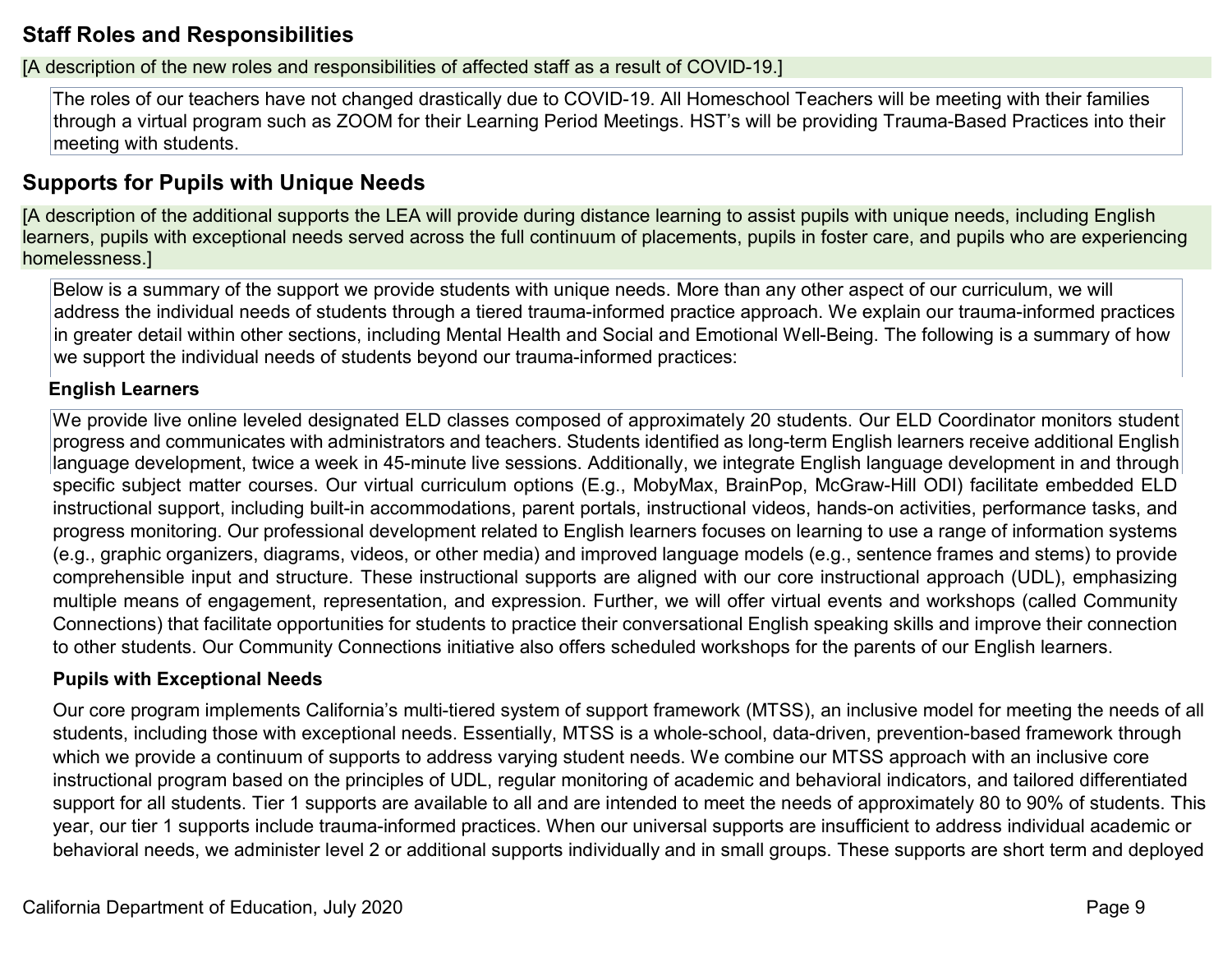rapidly to address issues as they arise for approximately 5-10% of students. For example, our Community Coordinators offer workshops that address specific science math standards to engage students and provide outreach during the pandemic. However, there approximately 1-5% of our students require additional focused tier 3 supports. These supports are intensive and often are longer-term.

Despite COVID-19 and societal unrest, we have not experienced any student disengaging for ten instructional days or longer, necessitating the crafting of specific distance learning plans within a student's individualized education program, or IEP. However, we are working with families to determine how best to administer occupational, speech, or physical therapy virtually. Our attempted solution varies according to the need of each student and family. We are also trying to find a way to administer assessments virtually as needed optimally.

We launched a directed studies course. And improved our Life Skills and ATP courses. Google Classroom was also created for SAI with both an Instructional and Compliance Coach. A Reading specialist is also available to help and support students.

#### **Pupils who are Experiencing Homelessness and Those in Foster Care**

Many of our students in foster care are experiencing a negative impact due to COVID-19 and societal unrest. As an example, we are noticing a higher transiency rate among foster families. An increased number of students are also experiencing homelessness (including doubling up with another family) as a direct result of COVID-19. To improve services for students experiencing homelessness or foster care, we are:

1. Strategically planning for and implementing a time during the instructional day to learn more about students and to listen to their concerns and needs. For example, teachers use communication circles during class (synchronous and online) to help normalize student struggles and to increase resiliency

2. Continuing to maintain a personalized relationship with students and families. The impact of the pandemic and societal unrest increases student concerns about the safety and emotional wellbeing of their family. We strive to establish meaningful relationships with families to mitigate the adverse effects of the pandemic and unrest by helping facilitate a safe and supportive environment for learning. We do this in a variety of ways, which is explained in greater detail with the Mental Health and Social-Emotional Support section.

3. Maximize instructional flexibility and support. Students in foster care or experiencing homelessness may be unable to attend each real- time class or meet a project deadline. We are aware of the need for increased flexibility. We will work with students and parents/guardians to avoid any unnecessary academic penalties related to matters beyond their control.

4. Increased outreach and coordination with community resources to provide basic needs, including food, shelter, clothing, and technology. Given the impact of the pandemic and societal unrest, we are unable to meet every student's need without the support of community resources, including county and state agencies. For example, we are active members of a community resource network where we learn more about available resources for our students and how to expedite referrals. Additionally, we are delivering to all of our students experiencing homeless or foster care with care backpacks that contain school supplies.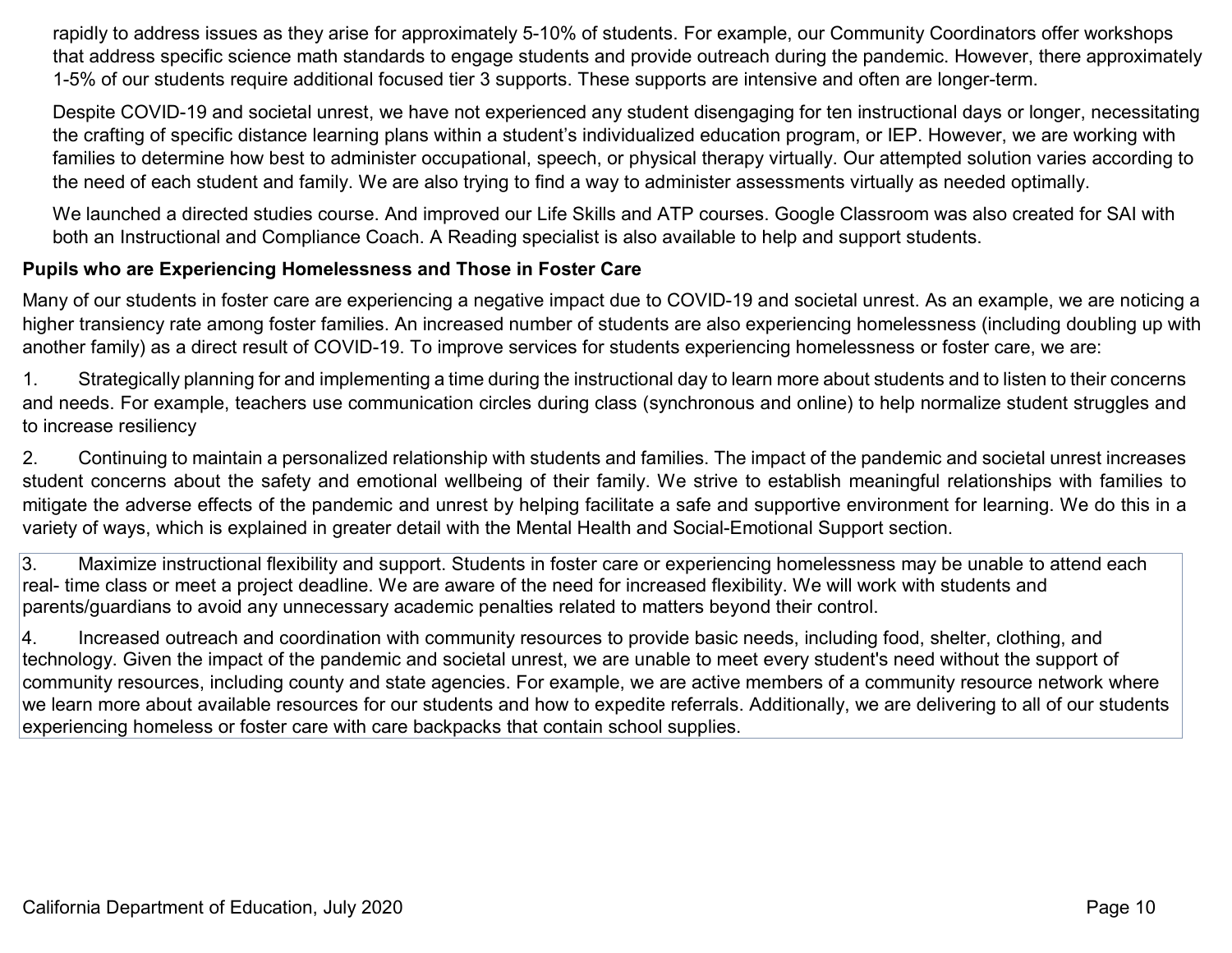### **Actions Related to the Distance Learning Program [additional rows and actions may be added as necessary]**

| Description                                                                                                                                                                                                                                                                                                                                                       | <b>Total Funds</b> | Contributing |
|-------------------------------------------------------------------------------------------------------------------------------------------------------------------------------------------------------------------------------------------------------------------------------------------------------------------------------------------------------------------|--------------------|--------------|
| Professional learning for staff and parents related to incorporating trauma-informed practices into lessons,<br>specifically in a distance learning format                                                                                                                                                                                                        | \$2,500            |              |
| STAR360 diagnostic/interim assessments: Implement a variety of assessments to monitor student progress<br>and continual assessment to provide targeted instruction and intervention                                                                                                                                                                               | \$19,711           |              |
| Additional devices and connectivity, including Chromebooks for English learners, students living in poverty,<br>students placed in foster care, students experiencing homelessness, and those with exceptional needs. This<br>will provide access to online curriculum, online community partners and other resources to support students in<br>academic progress | \$10,000           |              |
| MobyMax and other instructional material/resources to help EL                                                                                                                                                                                                                                                                                                     | \$17,725           | ∨            |
| Technology to support EL Designees to support communication with our students legibly zia zoom. Provide<br>modeling and scaffolding during these lessons.                                                                                                                                                                                                         | \$1,800            |              |
| Costs to implement Community Connections program include hot spots for connectivity, web cameras/tripods<br>for the Community Coordinators to host/produce the workshops                                                                                                                                                                                          | \$1,500            | N            |

### **Pupil Learning Loss**

[A description of how the LEA will address pupil learning loss that results from COVID-19 during the 2019–2020 and 2020–21 school years, including how the LEA will assess pupils to measure learning status, particularly in the areas of English language arts, English language development, and mathematics.]

In response to Governor Newsom's Executive Order N-33-20, we stopped our normal school operations from March through June of 2020. Also, in March 2020, the Governor suspended the California Assessment of Student Performance and Progress (CAASPP) and English

Language Proficiency Assessments for California (ELPAC). The pandemic also directly affected many of our families, rendering it difficult for them to participate in or focus on our interim assessments during the second half of the 2019-20 school year. Thus, many of our students were unable to complete their ELPACs and STAR360 diagnostic assessment cycle. The validity of spring 2020 interim assessment results for those students who did participate is uncertain given the impact of the pandemic on our families, including trauma experienced by students. Additionally, in late March 2020, the U.S. Department of Education approved California's waiver of the Every Student Succeeds Act (ESSA) assessment and accountability requirements for the 2019–20 school year. Consequently, the California Department of Education did not report Dashboard results for the 2019-20 school year.

The foundation of our plan to mitigate learning loss and accelerate learning is the infusion of trauma-informed practices into the curriculum. We explain this approach in greater detail in the Mental Health and Social and Emotional Well-Being section. Beyond our trauma-informed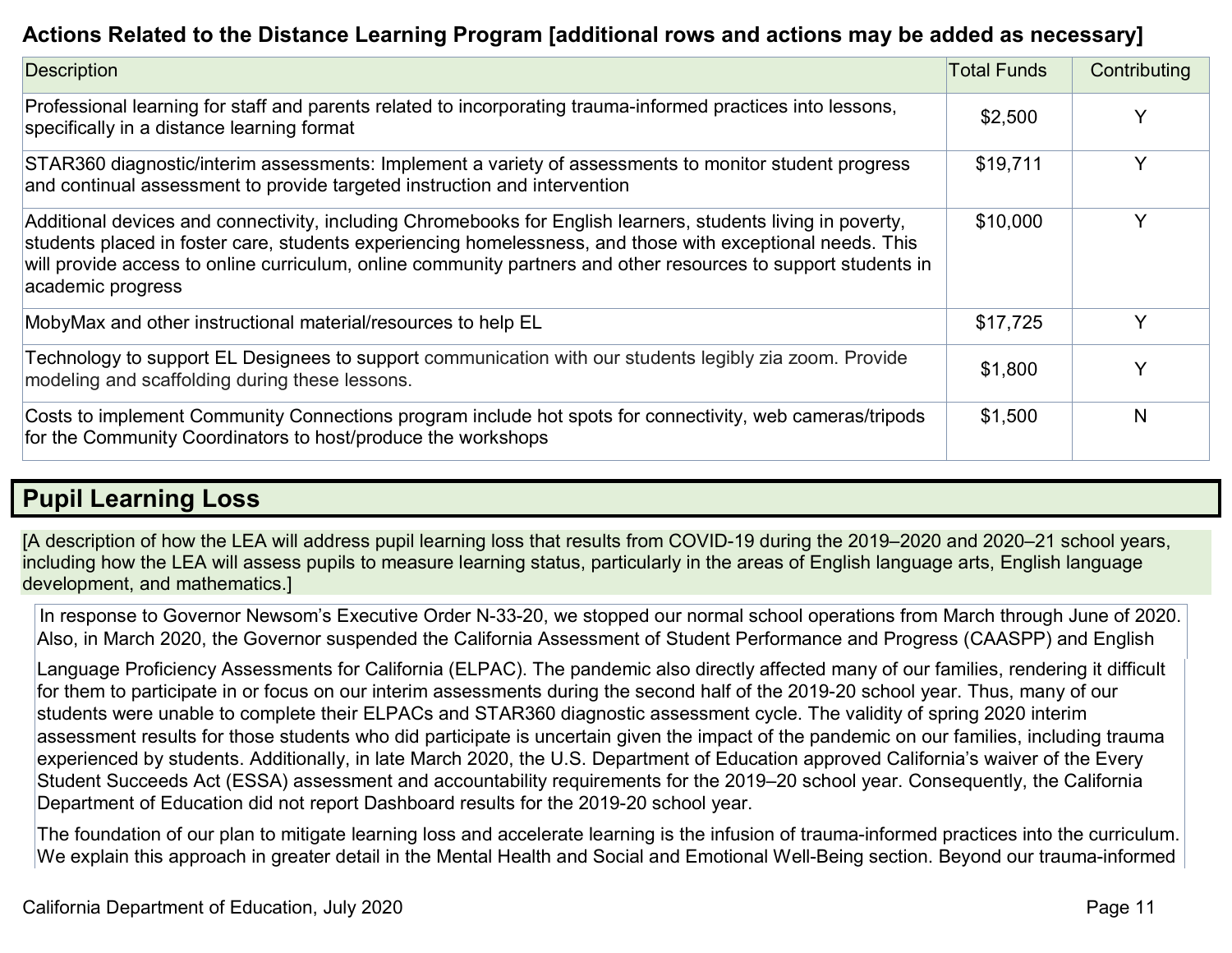practices, we will use a balanced array of assessments to determine the extent of learning loss carried over from the 2019-20 school year, including formative and diagnostic assessments. We will administer the STAR360 diagnostic for ELA, early literacy, and math at the beginning of the school year, again at the end of semester 1, and a third time toward the end of semester 2. We plan to analyze the results of our diagnostic assessments to formulate a general understanding of how students are progressing toward understanding State content standards. The results of these assessments may influence our grade and course scope and sequences.

We are doing our best to administer Initial ELPAC within 30 days and are aware of a possible 45-day extension (not official). If a student is unable to complete the Initial ELPAC within 30 days, we use the results of the Home Language Survey to identify presumptive English learner students and notify their parents/guardians of English language development courses and resources.

Beyond our diagnostics results, we will rely heavily on formative assessments to formulate additional details of student learning proficiencies. A formative assessment refers to a first-hand evaluation of student proficiency during a lesson. Teachers can engage in this type of evaluation using a variety of methods, including asking probing questions and observing students during student to teacher discussions. In this manner, a teacher may also consider English language proficiency and make immediate adjustments. We explain our strategies for implementing formative assessments and accelerating learning in greater detail in the next section.

We will use the same approach explained in the Pupil and Family Engagement and Outreach section to communicate with parents regarding student learning loss and progress.

#### **Pupil Learning Loss Strategies**

[A description of the actions and strategies the LEA will use to address learning loss and accelerate learning progress for pupils, as needed, including how these strategies differ for pupils who are English learners; low-income; foster youth; pupils with exceptional needs; and pupils experiencing homelessness.]

As stated in the previous section, the foundation of our plan to mitigate learning loss and accelerate learning is the infusion of traumainformed practices into the curriculum. Trauma-informed practices help meet student social-emotional needs facilitating an improved focus on their education. In particular, English learners, students living in poverty, students placed in foster care, students experiencing homelessness, and those with exceptional needs are most vulnerable to the effects of risk factors outside of school. We cannot reasonably expect a student to focus on her geometry class if her family is unable to pay the rent. Our trauma-informed practices include establishing a safe and comfortable learning environment. For example, teachers foster a safe learning environment by incorporating community-building activities into live classes. These opportunities encourage students to share personal information, including their interests or concerns, or difficulties focusing on schoolwork. We also use Zoom break-out rooms to facilitate more intimate students grouping reducing anxiety and allowing teachers to check in with each group. Additionally, we try to increase student perspectives, backgrounds, interests, and experiences in both synchronous and asynchronous sessions to improve their agency. Within asynchronous tasks or resources, we include a personalized message or words of encouragement. Regardless of synchronous or asynchronous approach, we refine our lesson learning objectives to help with student attention spans and break tasks into smaller chunks.

Our instructional supports also reflect the Universal Design Learning framework and focus on maximizing the variety of learning and communication modalities. We do not all learn or communicate in the same way. Sometimes students need visual representations to understand, while others need to practice a skill. In the same manner, students may express their comprehension better if allowed to do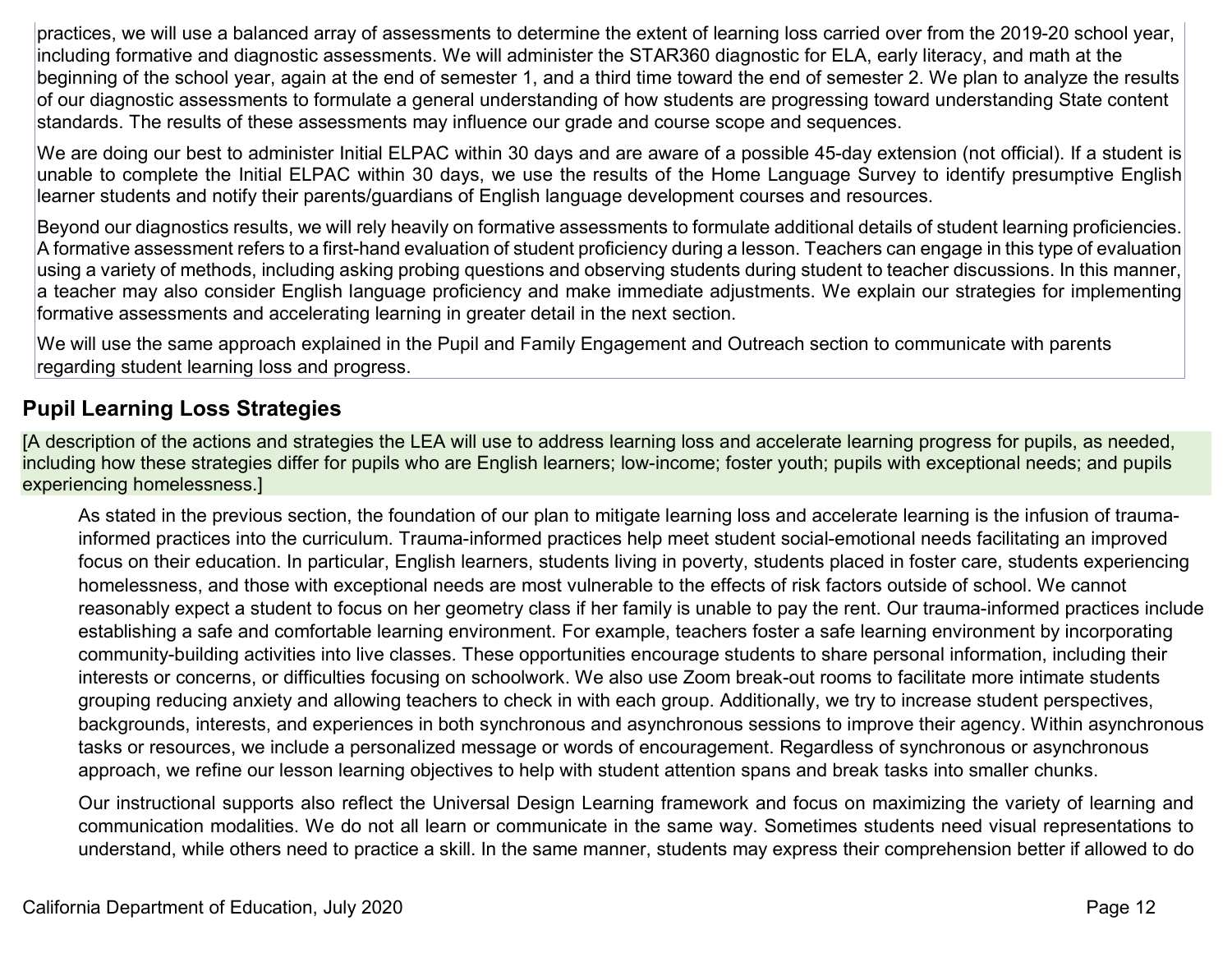it in a variety of ways, including comics, podcasts, short videos, voice-to-text dictation, etc. Thus, we also try to differentiate asynchronous tasks to address student ability levels and learning styles. As an example, many web-based programs infuse algorithms to automatically adjust the starting point or pace of a learning task. Targeted animations, videos, or other media delivered asynchronously also provide a critical context of an abstract concept and allow students to review as often as needed and at their optimal pace.

Our instructional strategies focus on filling the most critical gaps, not in isolation, but at the moment students need them. This approach differs from isolated remediation concentrated on the previous year's curriculum. To know what instructional supports are required, when, and how, we strive to identify the content, skills, and knowledge considered essential in grade and course.

After reducing our curriculum to its essential learning priorities, we administer academic supports (or scaffolds) to help students access content, skills, and concepts. Examples of scaffolding or instructional support for literacy include: using text sets and systemically order them from less to more complex, by topic, to build students background knowledge; using varying strategies before reading a text, during the initial reading and subsequent readings, and after reading to support all students in comprehending complex texts; building vocabulary with a focus on words that are key to text comprehension; planning time for differentiated support for individual or small groups of students depending on their needs.

In math, we use the Understand-Diagnose-Take Action cycle to provide appropriate scaffolding or instructional supports. Understand refers to teachers understanding the revised learning priorities for this year, including prerequisite skills students need to access gradelevel content. Diagnosing refers to having an accurate understanding of where individual students stand about the revised learning priorities. To do this, teachers engage in formative assessments and review the results of diagnostic assessments. Take Action refers to planning for and appropriately implementing needed supports/scaffolds during a lesson.

The following is a summary of how we further support the acceleration of learning for specific demographic groups:

#### **English Learners**

We implement a range of information systems (e.g., graphic organizers, diagrams, videos, or other media) and improved language models (e.g., sentence frames and stems) to provide comprehensible input and structure. These instructional supports are aligned with our core instructional approach (UDL), emphasizing multiple means of engagement, representation, and expression.

#### **Pupils with Exceptional Needs**

Our instruction methodologies are part of our overall multi-tiered system of support framework (MTSS). When our universal supports are insufficient to address individual academic or behavioral needs, we administer tier 2 and tier 3 supports. Tier 3 supports are more intensive and provided for an extensive period in collaboration with community agencies.

Despite COVID-19 and societal unrest, we have not experienced any student disengaging for ten instructional days or longer, necessitating the crafting of specific distance learning plans within a student's individualized education program, or IEP. Our special education department has implemented the following:

1. Virtual and/or distance learning model for all special education services i.e specialized academic instruction, occupational therapy, speech and language services, etc. Our services vary according to the need of each student and family. Google classrooms are being launched this year to support specialized academic instruction virtual and distance learning services for staff, students, and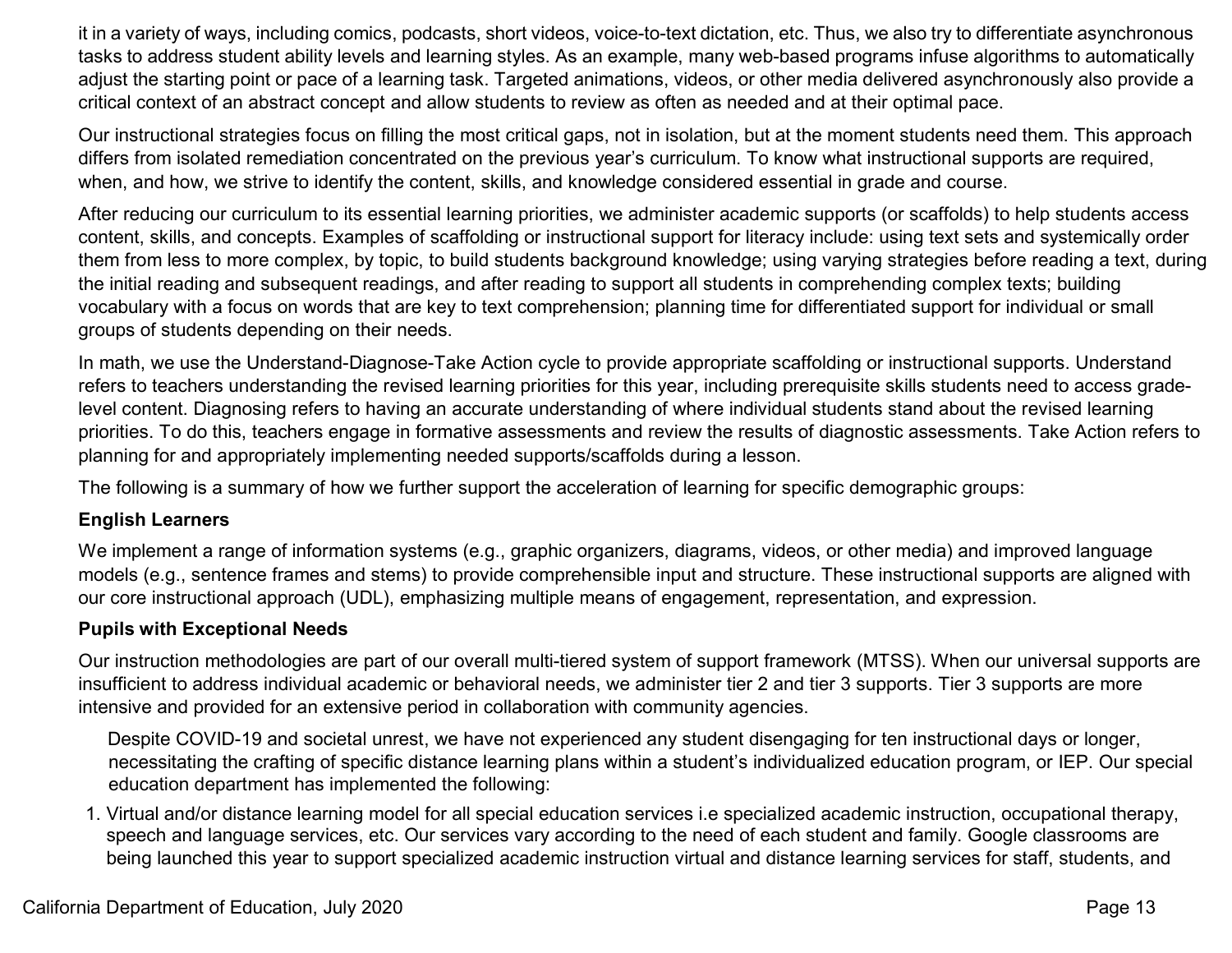parents. Student and Parent training (PPT and how-to guides) were sent to families prior to the start of the school year. In-depth staff training on google classroom occurred prior to the start of school and continues through professional development and professional learning communities monthly.

- 2. Working with staff and non-public agencies to support special education evaluations during COVID-19. We are working to identify students that may need a records review, in-person, assessment, or virtual evaluation.
- 3. The Certificate of Completion Life Skills courses as well as the Adult Transition courses were improved with more support embedded.
- 4. To support learning loss and increase executive functioning skills, a Directed Studies elective was built for students with IEPs. Students receive SAI services, curricular support, study skills, and executive functioning skills.
- 5. Three new types of positions were created to support student and staff needs that have arisen: Reading Specialists, Instructional Coach, and Compliance Coach. Each of these three types of positions supports a direct need from the previous school year within the special education department. Reading Specialists support students with special needs who require a research-based, structured, multi-sensory literacy program. Our Instructional and Compliance Coaches support teaching staff and implement quality SAI based off of their compliantly written IEPs.

#### **Pupils who are Experiencing Homelessness and Those in Foster Care**

We maximize instructional flexibility and support. Students in foster care or experiencing homelessness may be unable to attend each real- time class or meet a project deadline. We are aware of the need for increased flexibility. We will work with students and parents/guardians to avoid any unnecessary academic penalties related to matters beyond their control. We also will engage in increased outreach and coordination with community resources to provide basic needs, including food, shelter, clothing, and technology. For example, we are delivering care backpacks to all of our students experiencing homeless or foster care that contain school supplies.

#### **Effectiveness of Implemented Pupil Learning Loss Strategies**

[A description of how the effectiveness of the services or supports provided to address learning loss will be measured.]

Due to school closures, waiver of ESSA requirements, and the effects of the pandemic, many of our students were unable to complete their ELPACs and STAR360 diagnostic assessment cycle during the last school year. The validity of spring 2020 diagnostic assessment results for those students who did participate is uncertain given the impact of the pandemic on our families, including trauma experienced by students. Additionally, the State waived the CAASPP, precluding us from analyzing results in math, ELA, and science.

We will administer the STAR360 diagnostic for ELA, early literacy, and math at the beginning of the school year, again at the end of semester 1, and a third time toward the end of semester 2. We plan to analyze the results of our diagnostic assessment to formulate a general understanding of how students are progressing toward understanding State content standards. The results of these assessments may influence our grade and course scope and sequences.

However, we will rely heavily on formative assessments to formulate details of student learning proficiencies. Ideally, formative assessments occur during each lesson. They do not look like a traditional quiz or final examination. A formative assessment refers to a teacher evaluation of student proficiency during a class. This type of assessment takes on a variety of methods whereby the teacher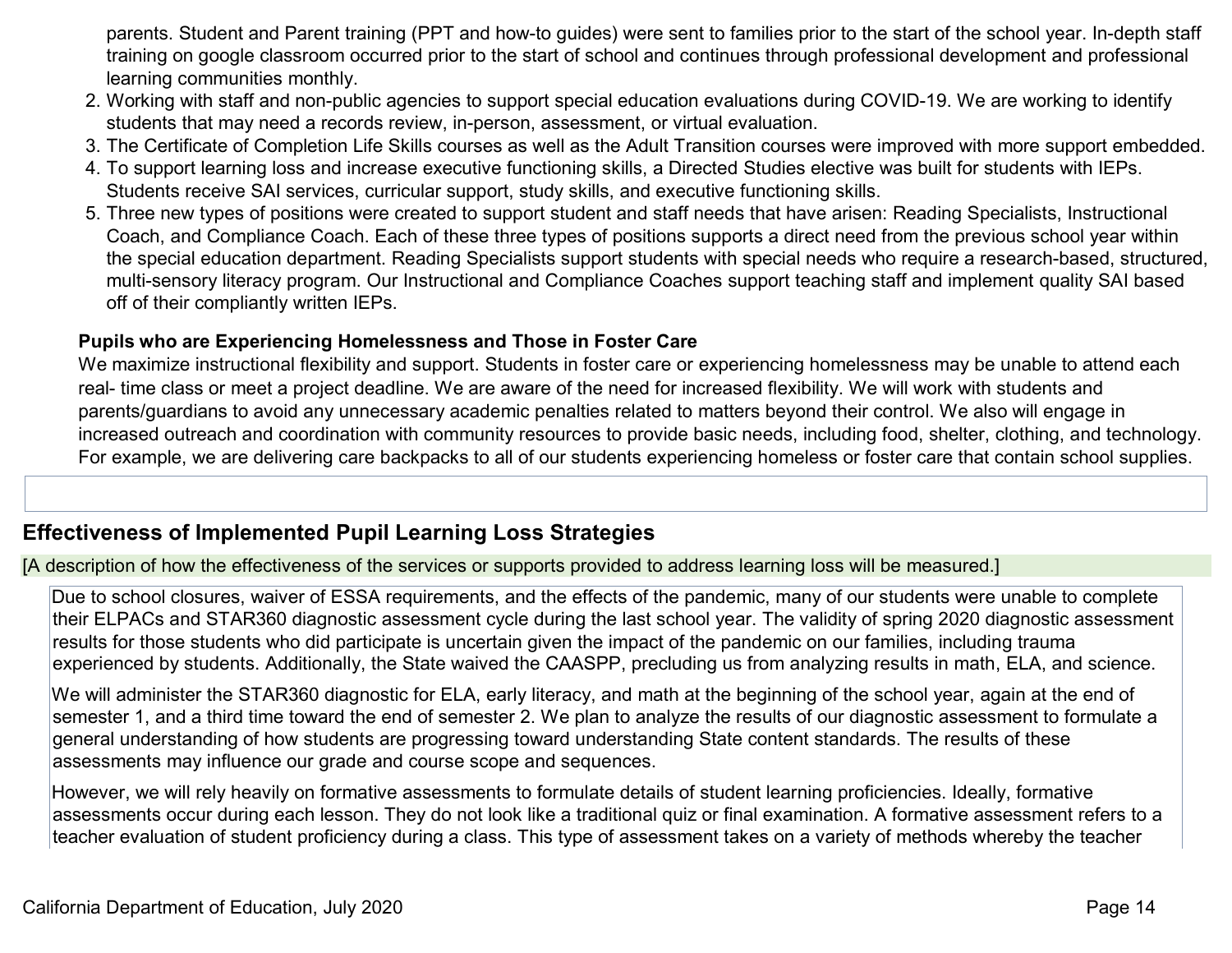observes and processes evidence of learning. In this manner, a teacher may also consider English language proficiency and make immediate adjustments.

We will use the same approach explained in the Pupil and Family Engagement and Outreach section of this document to communicate with parents regarding student learning loss and progress. These strategies consider a family's home language, literacy level, and access to technology.

#### **Actions to Address Pupil Learning Loss [additional rows and actions may be added as necessary]**

| Description                                                                                                                                                                                                                                                                                                                                                                                                                                                                                                                                                                                                                                                                                                                                                                                                                                                                                                                               | <b>Total Funds</b> | Contributing |
|-------------------------------------------------------------------------------------------------------------------------------------------------------------------------------------------------------------------------------------------------------------------------------------------------------------------------------------------------------------------------------------------------------------------------------------------------------------------------------------------------------------------------------------------------------------------------------------------------------------------------------------------------------------------------------------------------------------------------------------------------------------------------------------------------------------------------------------------------------------------------------------------------------------------------------------------|--------------------|--------------|
| Homeschool teachers to provide instruction for all students, Provide school counselors to support students in<br>targeted services with social and academic wellness: in-person/distance learning platform, provide junior high<br>virtual academy coordinator and lead teacher, provide high school virtual academy coordinator, special<br>education teachers, intervention specialists, Executive Director/Assistant Principals/Specialists provide<br>instructional coaching for teachers; lead "data talks" discussions and analysis on student assessment results,<br>monitor and supervise services for EL; and monitor student attendance and participation schoolwide, student<br>intervention support, school psychologists, high school success coordinator * 10% of certificated salaries will<br>be funded with LCFF Supplemental & Concentration funds (contributing column) and the remaining 90% with<br>LCFF Base Funds. | \$659,397          | ∨            |
| Staff and parent training related to understanding our MTSS, and expressly what resources are provided at<br>leach tier                                                                                                                                                                                                                                                                                                                                                                                                                                                                                                                                                                                                                                                                                                                                                                                                                   | \$1,500            | v            |
| Staff and parent training related to understanding our English Language Development strategies                                                                                                                                                                                                                                                                                                                                                                                                                                                                                                                                                                                                                                                                                                                                                                                                                                            | \$1,000            | v            |

## **Mental Health and Social and Emotional Well-Being**

[A description of how the LEA will monitor and support mental health and social and emotional well-being of pupils and staff during the school year, including the professional development and resources that will be provided to pupils and staff to address trauma and other impacts of COVID-19 on the school community.]

As stated in the section Pupil Learning Loss Strategies, accelerated learning will not occur if instructional practices leave students feeling displaced, invisible, or unsafe. In particular, English learners, students living in poverty, students placed in foster care, students experiencing homelessness, and those with exceptional needs are most vulnerable to the effects of risk factors outside of school. For example, we cannot reasonably expect a student to focus on her geometry class if her family is unable to pay the rent. Worse, students who live in poverty often do not have equitable access to outside mental health support. To mitigate the adverse effects of the pandemic and societal, we will implement tiered trauma-informed practices per or MTSS. Generally speaking, trauma-informed practices are strategies or techniques that help students regulate emotions, build resilience, and overcome the impact of trauma/stress. We based our trauma-informed on the Collaborative for Academic, Social, and Emotional Learning or CASEL Framework.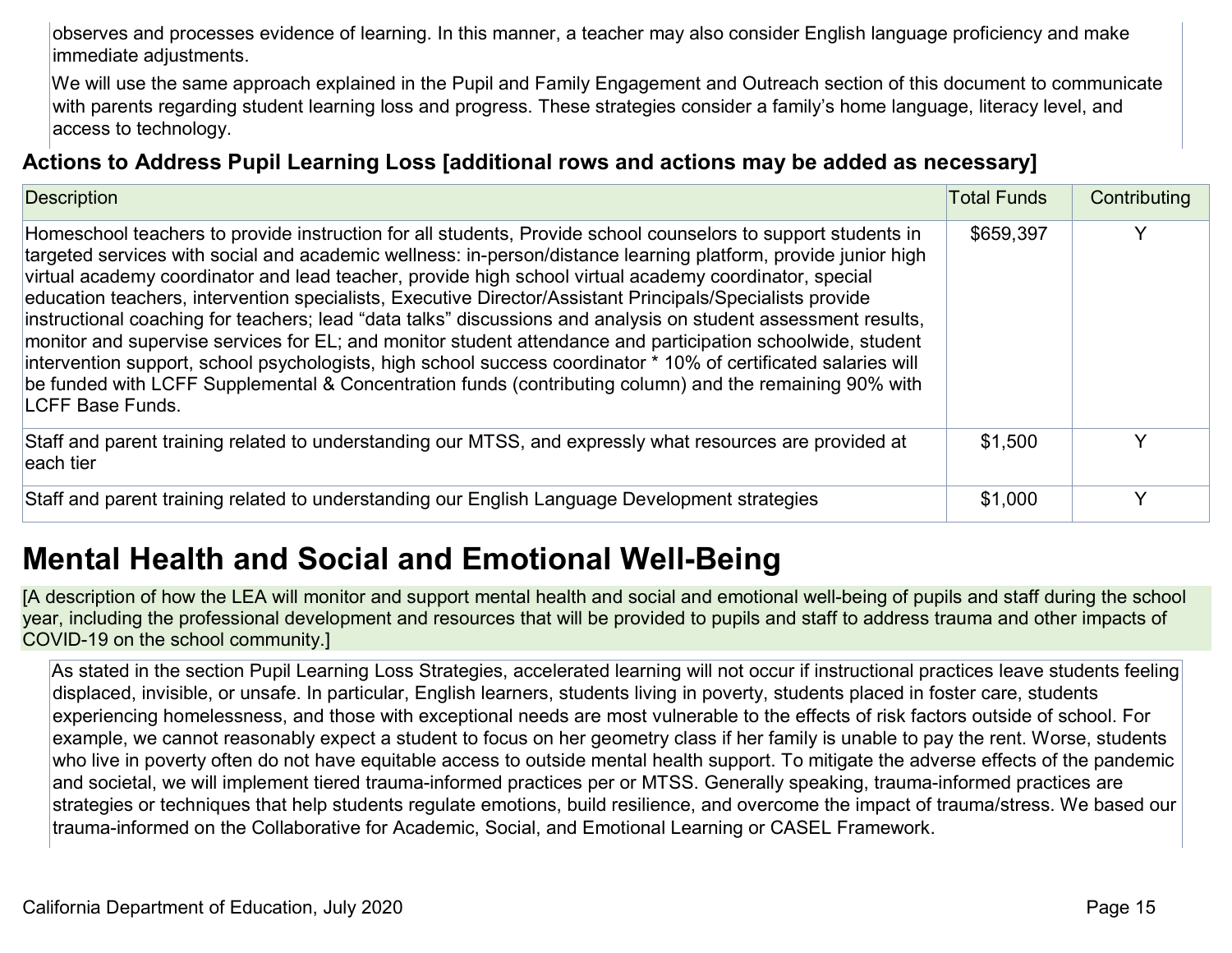Our tier 1 universal supports include trauma-informed practices to help meet student social-emotional needs facilitating an improved focus on their education. Our trauma-informed practices include establishing a safe and comfortable learning environment. For example, our teachers try to incorporate community-building activities into synchronous classes that offer students opportunities to share personal information, including their interests or concerns, or difficulties focusing on schoolwork. Zoom break-out rooms are used to facilitate more intimate students grouping reducing anxiety, and allowing teachers to check in with each group. We also try to increase student perspectives, backgrounds, interests, and experiences in both synchronous and asynchronous sessions to improve their agency. Within asynchronous tasks or resources, we include a personalized message or words of encouragement. We also use asynchronous methods to differentiate instruction according to student ability levels and learning styles. Many web-based programs infuse algorithms to automatically adjust the starting point or pace of a learning task. Targeted animations, videos, or other media delivered asynchronously also provide a critical context of an abstract concept and allow students to review as often as needed and at their optimal pace. Regardless of synchronous or asynchronous approach, we refine our lesson learning objectives to help with student attentional spans and break tasks into smaller chunks.

Tier 1 supports include webinars for students and families and focus on social-emotional-learning strategies (SEL). We offer SEL webinars on the first Monday of each month. Additionally, we invite students to share how they have used SEL strategies and to ask questions. We hold the SEL sharing and Q & A sessions on the third Monday of each month. We have also created a collection of Growth Mindset resources for teachers and families. Growth Mindset approaches help normalize students' struggles with learning loss and to increase resiliency. We have also added new SEL resources for teachers and parents and publicized crisis hotlines. We expect our tier 1 supports will meet the needs of approximately 80 to 90% of our students.

Our second tier of supports includes educating staff and families about the signs and symptoms of trauma in students, including changes in behavior, unexplained headaches or body pain, irritation, and depression, and strategies to mitigate them. We use a variety of resources for tier 2 supports, including the Everfi virtual social-emotional curriculum. When we identify a student in need of level 2 supports, a Student in Crisis Coordinator monitors and collaborates with families to customize support. Tier 2 supports include enrollment in a new program called Mindset Mondays, wherein students and families focus on social-emotional-learning strategies.

We anticipate that approximately 5-10% of students will require tier 2 supports through individual or small group settings. We deploy tier 2 supports rapidly to address issues as they arise. For example, students in foster care, experiencing homelessness, or struggling with poverty may be unable to focus on school despite our tier 1 supports. In these cases, our staff will immediately reach out to families and schedule a meeting to explore appropriate supports. Parents play a critical role in helping us identify issues and helping customize supports.

We anticipate that approximately 1-5% of our students will require additional individual supports beyond those provided in tiers 1 and 2. Tier 3 supports are intensive, for longer durations, and can involve outreach to and coordination with community resources. Given the impact of the pandemic and societal unrest, we are simply unable to meet every student's need without coordinating with community resources, including county and state agencies. Many community mental health organizations use HIPPA compliant mediums such as telehealth.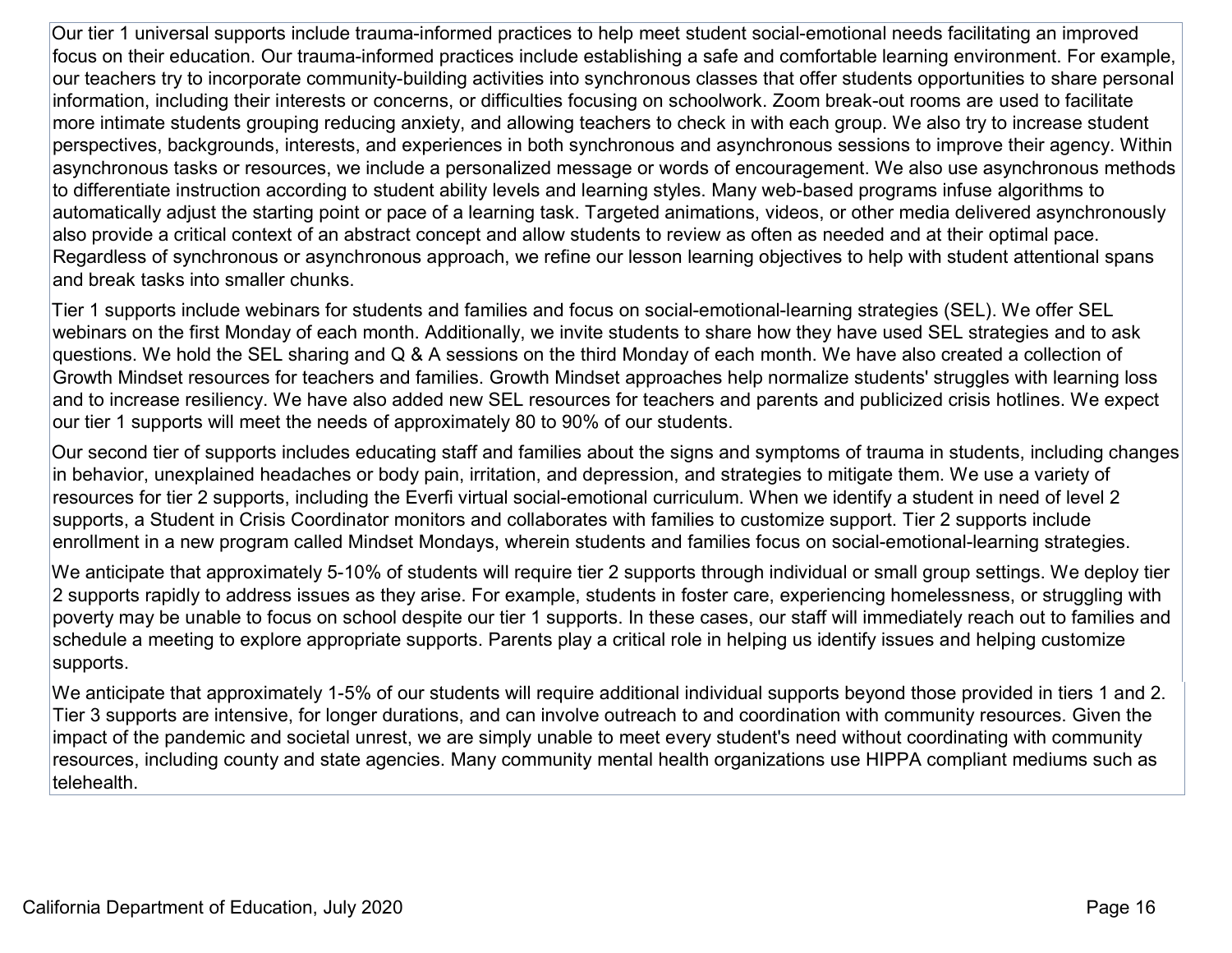## **Pupil and Family Engagement and Outreach**

[A description of pupil engagement and outreach, including the procedures for tiered reengagement strategies for pupils who are absent from distance learning and how the LEA will provide outreach to pupils and their parents or guardians, including in languages other than English, when pupils are not meeting compulsory education requirements, or if the LEA determines the pupil is not engaging in instruction and is at risk of learning loss.]

Because we operated as a non-classroom-based independent study work charter school during the 2019-20 fiscal year, much of Education Code section 43504 is not applicable, particularly distance learning requirements. Instead, we continue to meet all of the independent study statutory requirements, including ensuring each student is engaged in appropriate educational activities on instructional days by assessing the time value of independent work and the quality of contemporaneous work samples. Further, our school year is longer than 175 instructional days, and we maintain daily engagement records for each student.

We are aware that the COVID-19 pandemic and societal unrest may influence many of our students to disengage. Monitoring participation is vital to help ensure student learning and wellbeing during these challenging times. Thus, our student and family engagement approach reflects positive strategies, including maintaining strong personalized relationships with students and families. These meaningful relationships help us to quickly discern student disengagement, particularly for those who disengage or are absent for three days or more (60% of the instructional days in a school week).

We assess student engagement through regular meetings with families and students, check-in meetings, office hours via telephone or internet, participation in scheduled live synchronous sessions, participation in diagnostic assessments, formative assessments, and completion of assignments as documented in our student information system (Pathways). We upload daily engagement records to our student information system. Because we will not report student attendance for funding purposes during the 2020-21 school year, we plan to use different and temporary internal codes when a student is considered disengaged or absent.

## **School Nutrition**

[A description of how the LEA will provide nutritionally adequate meals for all pupils, including those students who are eligible for free or reduced-price meals, when pupils are participating in both in-person instruction and distance learning, as applicable.]

As a non-classroom-based independent study charter school, we do not have facilities to serve congregate meals, including cafeterias. Consequently, we do not provide congregate meals to students through the Summer Food Service Program (SFSP) or the National School Lunch Program Seamless Summer Option (SSO), including non-congregate meals during our COVID-19 closure. However, we help families find needed resources within the community.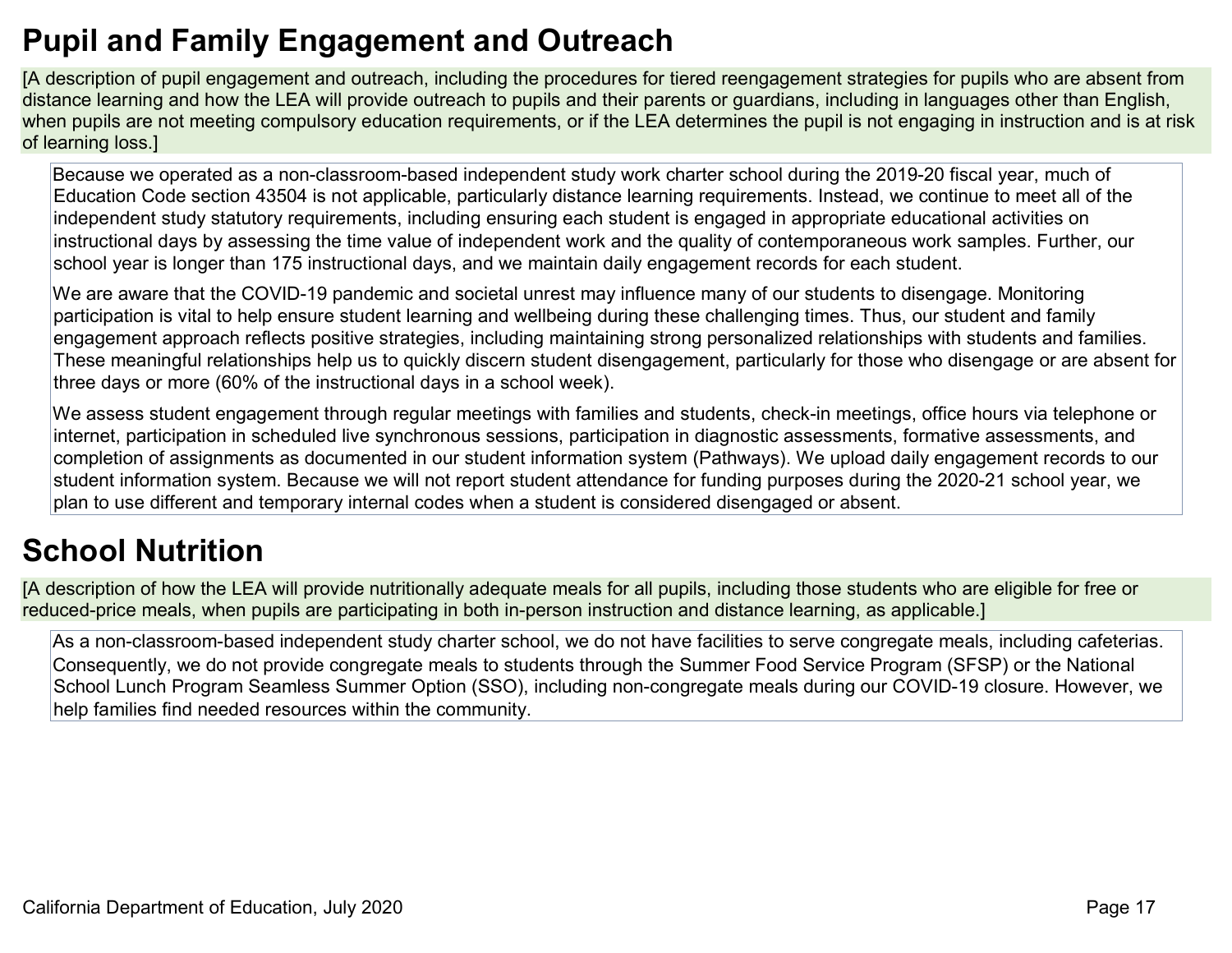## **Additional Actions to Implement the Learning Continuity Plan [additional rows and actions may be added as necessary]**

| Section | Description | Total Funds | Contributing |
|---------|-------------|-------------|--------------|
| n/a     |             |             |              |

### **Increased or Improved Services for Foster Youth, English Learners, and Low-Income Students**

| Percentage to Increase or Improve Services | Increased Apportionment Based on the Enrollment of Foster Youth, English Learners, and Low-<br>Income students                                                                                                               |
|--------------------------------------------|------------------------------------------------------------------------------------------------------------------------------------------------------------------------------------------------------------------------------|
| 6.93%                                      | This year for CCS, we plan to spend \$678,463 of our supplemental concentration funds. The<br>6.93% to increase or improve services is \$47,017. CCS plans to spend 100% of their total<br>supplemental concentration funds. |

### **Required Descriptions**

[For the actions being provided to an entire school, or across the entire school district or county office of education (COE), an explanation of (1) how the needs of foster youth, English learners, and low-income students were considered first, and (2) how these actions are effective in meeting the needs of these students.]

English learners, students living in poverty, and students placed in foster care, are vulnerable to the effects of the pandemic, societal unrest, and resulting learning loss that exacerbates previous achievement gaps. As such, we considered the unique needs of unduplicated groups throughout this plan. We focus on evidence-based practices when identifying and implementing support for our unduplicated students. For example, we aligned our trauma-informed practices with the CASEL framework.

[A description of how services for foster youth, English learners, and low-income students are being increased or improved by the percentage required.]

The actions/services intended to increase the quantity and improve the quality of support for English learners, students living in poverty, and students placed in foster care are summarized below according to respective sections:

Continuity of Learning-

staff and parent training related trauma-informed practices